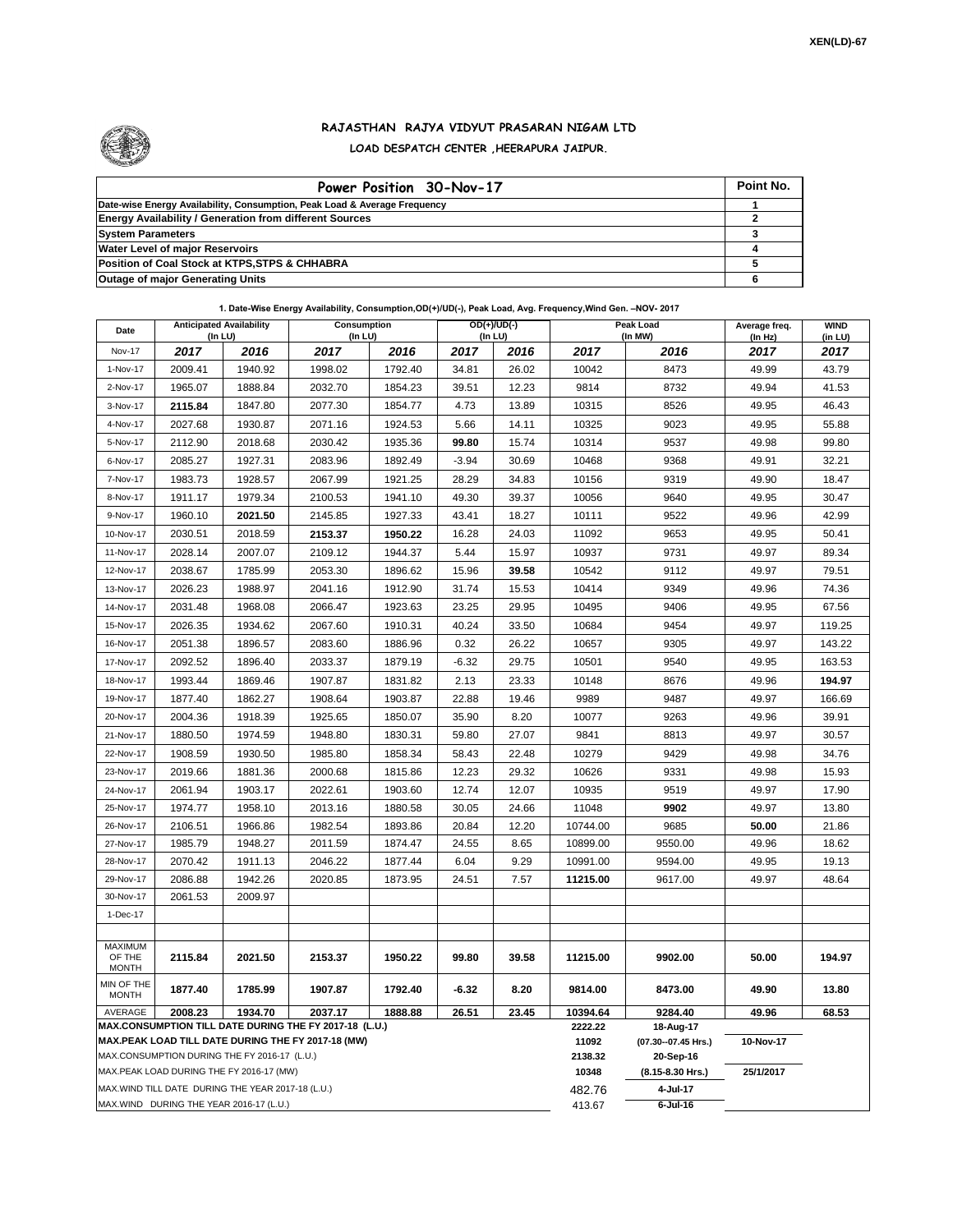## **2.Anticipated Availability/Generation From Different Sources**

| (In LU)        |                                                              |                 |                     |                   |  |  |  |  |  |  |
|----------------|--------------------------------------------------------------|-----------------|---------------------|-------------------|--|--|--|--|--|--|
| S.No.          | Sources Available to Rajasthan / Installed                   | Prior           | Prior               | Actual            |  |  |  |  |  |  |
|                | Capacity as on 30.09.2016                                    | assessment of I | assessment of       | Energy            |  |  |  |  |  |  |
|                | (In MW)                                                      | Avail. For next | Avail.              | Received          |  |  |  |  |  |  |
|                |                                                              | Dav             |                     |                   |  |  |  |  |  |  |
| 1              | KTPS (1240/1240)                                             | 220.00          | 29-Nov-17<br>222.00 | 211.86            |  |  |  |  |  |  |
| $\overline{2}$ | STPS (1500/1500)                                             | 324.00          | 110.00              | 120.18            |  |  |  |  |  |  |
| 3              | DHOLPUR GAS CCPP (330/330)                                   | 0.00            | 0.00                | 33.82             |  |  |  |  |  |  |
| 4              | RAMGARH (273.5/273.5)                                        | 44.00           | 37.00               | 43.63             |  |  |  |  |  |  |
| 5              | RAPP-A(200/200)                                              | 42.00           | 42.00               | 42.82             |  |  |  |  |  |  |
| 6              | MAHI (140/140)                                               | 0.00            | 0.00                | 9.11              |  |  |  |  |  |  |
| 7<br>8         | CHAMBAL (RPS+JS) (135.5/271)<br>GIRAL LIGNITE (250/250)      | 38.62<br>0.00   | 38.62<br>0.00       | 42.23<br>0.00     |  |  |  |  |  |  |
| 9              | CHHABRA TPS 1000/1000)                                       | 216.00          | 221.00              | 222.07            |  |  |  |  |  |  |
| 10             | ADANI (TPS) + KALISINDH (TPS)                                | 131.43          | 404.30              | 220.11            |  |  |  |  |  |  |
|                | (1200+1200/1320+1200)                                        |                 |                     |                   |  |  |  |  |  |  |
| 11             | WIND FARM (3980.40/4119.15)                                  | 71.00           | 25.95               | 48.64             |  |  |  |  |  |  |
| 12             | SOLAR POWER(737.70/1295.70)<br>CAPTIVE POWER PLANTS          | 0.00<br>0.00    | 0.00<br>0.00        | 0.00<br>0.00      |  |  |  |  |  |  |
| 13<br>14       | REGIONAL (INTRA STATE) O.A. (VLTPS)                          | 0.00            | 0.00                | 0.00              |  |  |  |  |  |  |
| 15             | <b>OPEN ACCESS</b>                                           | 26.89           | 25.69               | 25.69             |  |  |  |  |  |  |
| 16             | BIOMASS - (101.95/119.25)                                    | 7.00            | 6.00                | 7.04              |  |  |  |  |  |  |
| 17             | BARSINGHSAR LTPS(250/250)                                    | 54.00           | 54.00               | 53.04             |  |  |  |  |  |  |
| 18             | RAJWEST (1080/1080)                                          | 201.00          | 201.00              | 195.59            |  |  |  |  |  |  |
|                | <b>TOTAL (A): 1-18</b>                                       | 1375.94         | 1387.56             | 1275.83           |  |  |  |  |  |  |
| 19             | <b>BBMB COMPLEX</b><br>a) BHAKRA(230.79/1516.3)              | 24.07           | 23.89               | 23.95             |  |  |  |  |  |  |
|                | b) DEHAR (198/990)                                           | 6.44            | 6.68                | 7.00              |  |  |  |  |  |  |
|                | c) PONG (231.66/396)                                         | 30.34           | 28.72               | 29.20             |  |  |  |  |  |  |
|                | TOTAL: a TO c                                                | 60.85           | 59.29               | 60.15             |  |  |  |  |  |  |
| 20             | <b>CENTRAL STATIONS</b>                                      |                 |                     |                   |  |  |  |  |  |  |
|                | d) SINGRAULI (300/2000)                                      | 56.01           | 53.20               | 53.30             |  |  |  |  |  |  |
|                | e) RIHAND<br>(310.24/3000)                                   | 123.26          | 115.54              | 116.20            |  |  |  |  |  |  |
|                | f) UNCHAHAR-I(20/420)<br>g) UNCHAHAR-II& III(61/630)         | 6.44<br>15.59   | 16.76<br>23.76      | 19.57<br>26.98    |  |  |  |  |  |  |
|                | h) INDIRA GANDHI STPS(JHAJHAR) 0.00/1500)                    | 0.00            | 0.00                | 0.00              |  |  |  |  |  |  |
|                | i) NCTPS DADRI St-II (43.22/980) + DADRI-TH                  | 15.98           | 16.21               | 25.50             |  |  |  |  |  |  |
|                | j) DADRI GAS (77/830)                                        | 4.07            | 4.95                | 5.85              |  |  |  |  |  |  |
|                | (83.07/419)<br>k) ANTA                                       | 0.00            | 0.00                | 0.00              |  |  |  |  |  |  |
|                | I) AURAIYA<br>(61.03/663)                                    | 0.00            | 0.00                | 0.00              |  |  |  |  |  |  |
|                | m) NAPP<br>(44/440)<br>n) RAPP-B<br>(125/440)                | 9.82<br>34.44   | 9.82<br>34.44       | 9.82<br>34.44     |  |  |  |  |  |  |
|                | o) RAPP-C<br>(88/440)                                        | 19.62           | 19.62               | 19.62             |  |  |  |  |  |  |
|                | p) SALAL<br>(20.36/690)                                      | 0.83            | 0.82                | 0.74              |  |  |  |  |  |  |
|                | q) URI<br>(70.37/720)                                        | 2.96            | 3.02                | 3.10              |  |  |  |  |  |  |
|                | r) TANAKPUR (10.86/94)                                       | 0.58            | 0.71                | 0.69              |  |  |  |  |  |  |
|                | s) CHAMERA - (105.84/540)                                    | 3.14            | 3.14                | 3.14              |  |  |  |  |  |  |
|                | t) CHAMERA-II (29.01/300)<br>u) CHAMERA-III (25.21/231)      | 1.16<br>0.76    | 1.16<br>0.76        | 1.31<br>0.90      |  |  |  |  |  |  |
|                | v) DHAULIGANGA (27/280)                                      | 1.22            | 1.28                | 1.28              |  |  |  |  |  |  |
|                | w) DULHASTI (42.42/390)                                      | 3.48            | 3.48                | 3.48              |  |  |  |  |  |  |
|                | x) SEWA (13/120)                                             | 0.30            | 0.39                | 0.39              |  |  |  |  |  |  |
|                | y) NJPC (112.00/1500)+RAMPUR(31.808/412.02)                  | 8.08            | 8.07                | 8.08              |  |  |  |  |  |  |
|                | z) TEHRI (75/1000)                                           | 4.87            | 4.87                | 4.87              |  |  |  |  |  |  |
|                | aa) KOTESHWR (33.44/400) + PARBATI3 (56.73/520)              | 5.58            | 5.95                | 5.82              |  |  |  |  |  |  |
|                | ab) TALA<br>ac) MUNDRA UMPP (380/4000)                       | 0.68<br>68.40   | 0.68<br>72.96       | 0.68<br>72.96     |  |  |  |  |  |  |
|                | ad) SASAN (372/3960)                                         | 83.59           | 88.68               | 88.68             |  |  |  |  |  |  |
|                | ae) FRKKA+KHLGN+TLCHR (70.18/3940)                           | 26.89           | 28.39               | 27.55             |  |  |  |  |  |  |
|                | af) URS POWER(DADRITH-I)                                     | 0.00            | 0.00                | 0.00              |  |  |  |  |  |  |
|                | TOTAL SCHEDULE(a TO af)                                      | 558.62          | 577.96              | 595.09            |  |  |  |  |  |  |
|                | LOSSES                                                       | $-36.96$        | $-37.94$            | $-38.98$          |  |  |  |  |  |  |
|                | <b>NET SCHEDULED</b><br>BILATERAL (REG.) EXCL. BANKING       | 521.66<br>4.63  | 540.02<br>4.63      | 556.11<br>4.63    |  |  |  |  |  |  |
| 21<br>22       | BANKING                                                      | 15.86           | 15.86               | 15.86             |  |  |  |  |  |  |
| 23             | BILATERAL(INTER-REG.). EXCLUDING (ISOA &                     | 123.25          | 121.15              | 124.63            |  |  |  |  |  |  |
|                | BANKING)                                                     |                 |                     |                   |  |  |  |  |  |  |
| 24             | INTER STATE OPEN ACCESS (BILATERAL+IEX)                      | $-26.89$        | $-5.44$             | $-25.69$          |  |  |  |  |  |  |
|                |                                                              |                 |                     |                   |  |  |  |  |  |  |
| 25             | <b>INDIAN ENERGY EXCHANGE</b><br><b>TOTAL(B): (19 TO 25)</b> | 47.09           | 40.40               | 44.97             |  |  |  |  |  |  |
|                | TOTAL GENERATION (A +B) : 1 TO 25                            | 685.59          | 713.17              | 720.51<br>1996.34 |  |  |  |  |  |  |
|                | OVER DRAWAL (+)/UNDER DRAWAL (-)                             |                 |                     | 24.51             |  |  |  |  |  |  |
|                | <b>GRAND TOTAL</b>                                           | 2061.53         | 2100.72             | 2020.85           |  |  |  |  |  |  |
|                | <b>LAST YEAR</b>                                             | 2009.97         | 1942.26             | 1873.96           |  |  |  |  |  |  |